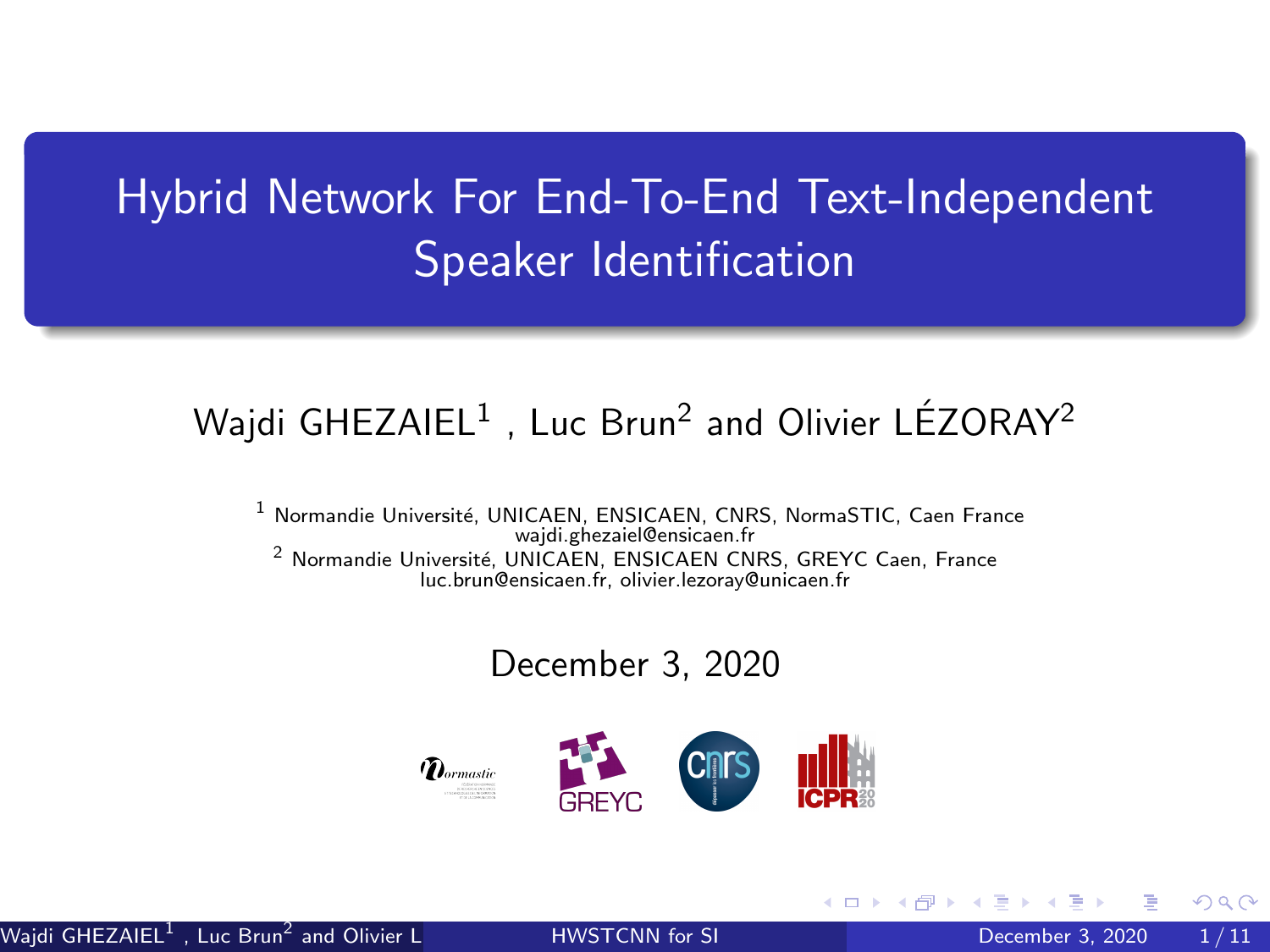- Speaker identification system for practical scenario.
- An end-to-end hybrid architecture HWSTCNN: convolutional neural network (CNN) and Wavelet Scattering Transform (WST).
- WST is used as a fixed initialization of the first layers of a CNN network.
- The proposed hybrid architecture provides satisfactory results under the constraints of short and limited number of utterances.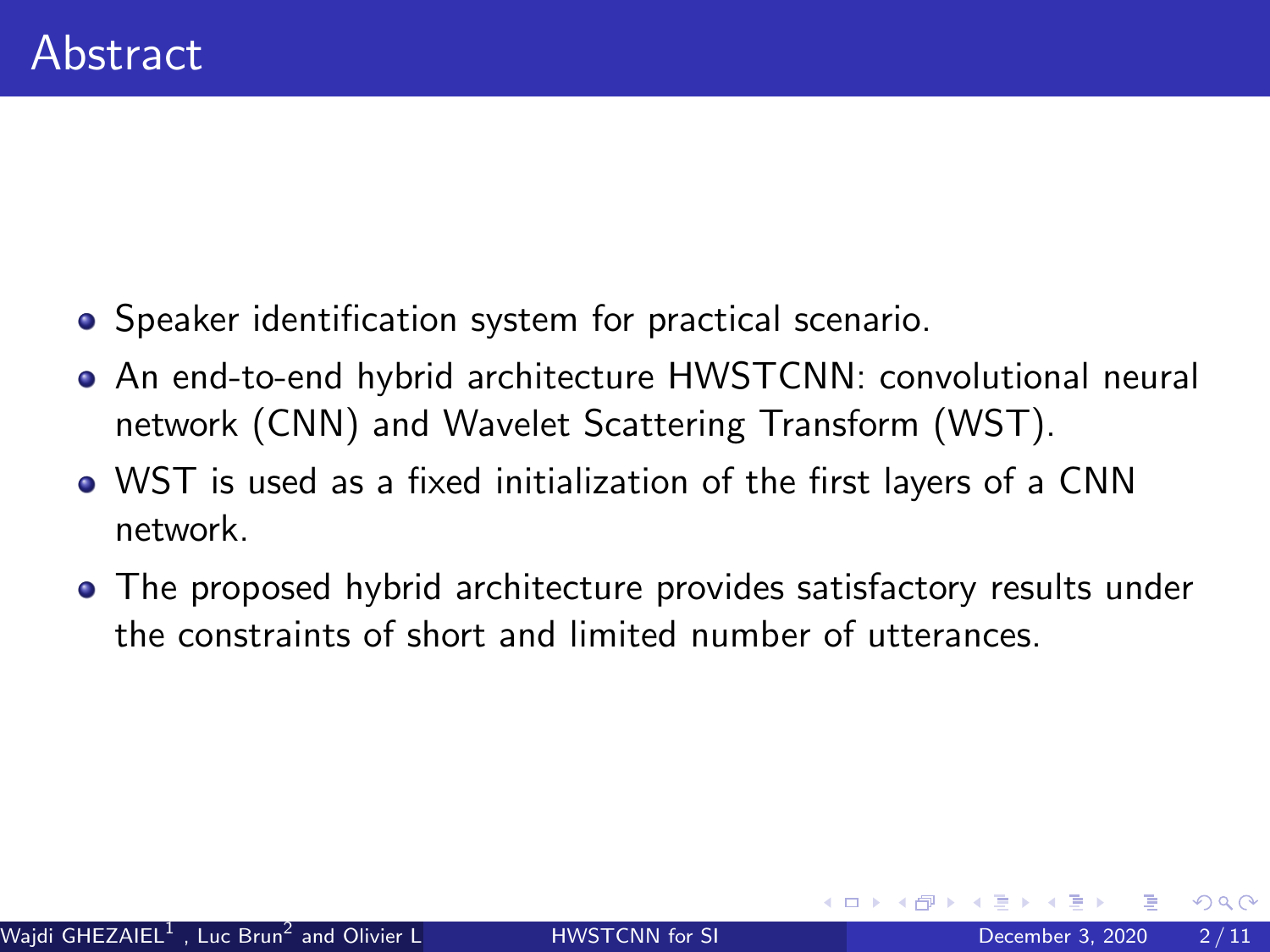# Material and Methods

The wavelet scattering transform (WST) [\[1\]](#page-9-0), is a deep representation, obtained by iterative application of the wavelet transform modulus.



Figure: Hierarchical representation of wavelet scattering coefficients at multiple layers [\[1\]](#page-9-0).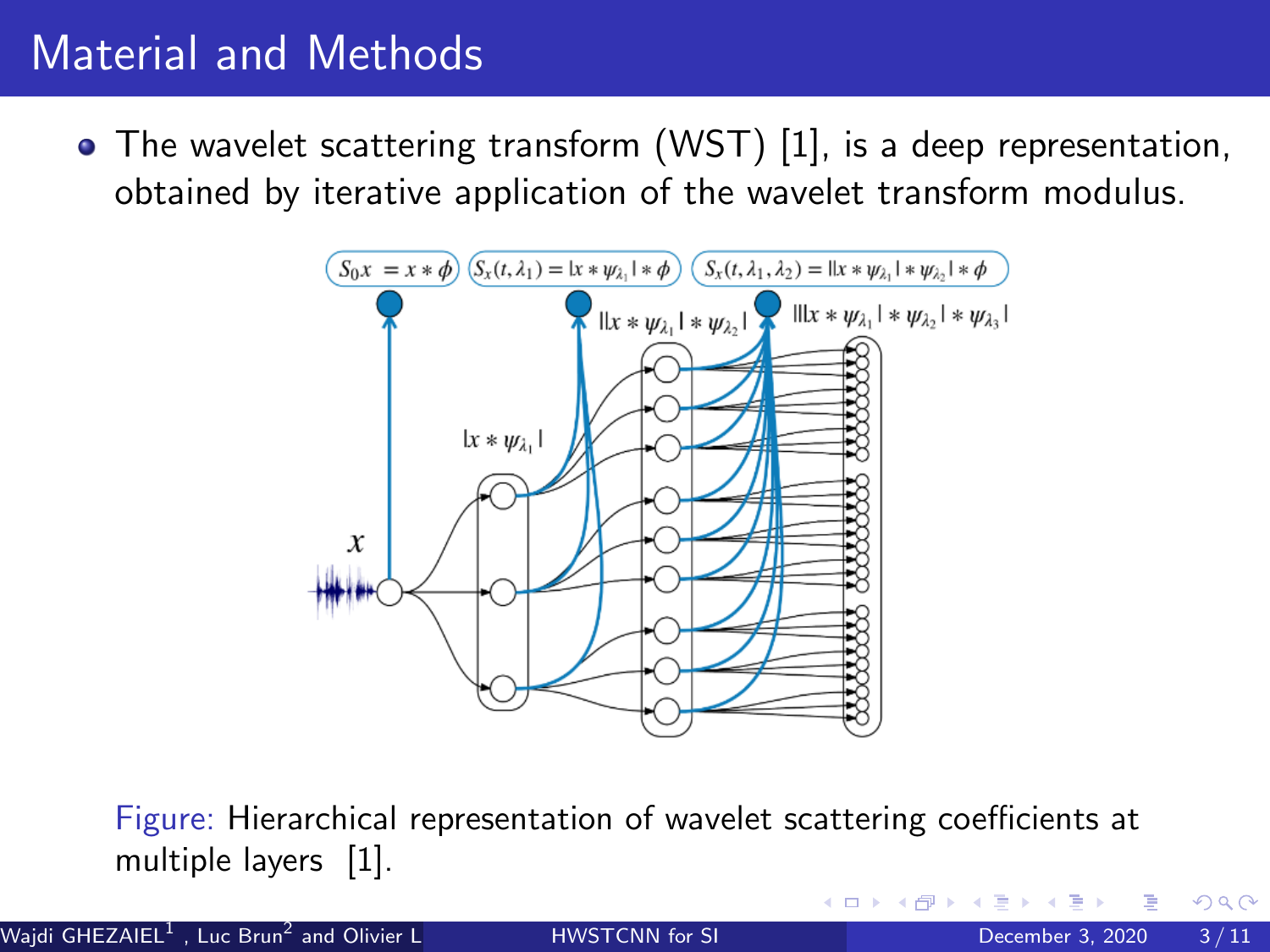## Material and Methods

• The proposed hybrid network:



э

 $\Omega$ 

イロト イ押ト イヨト イヨト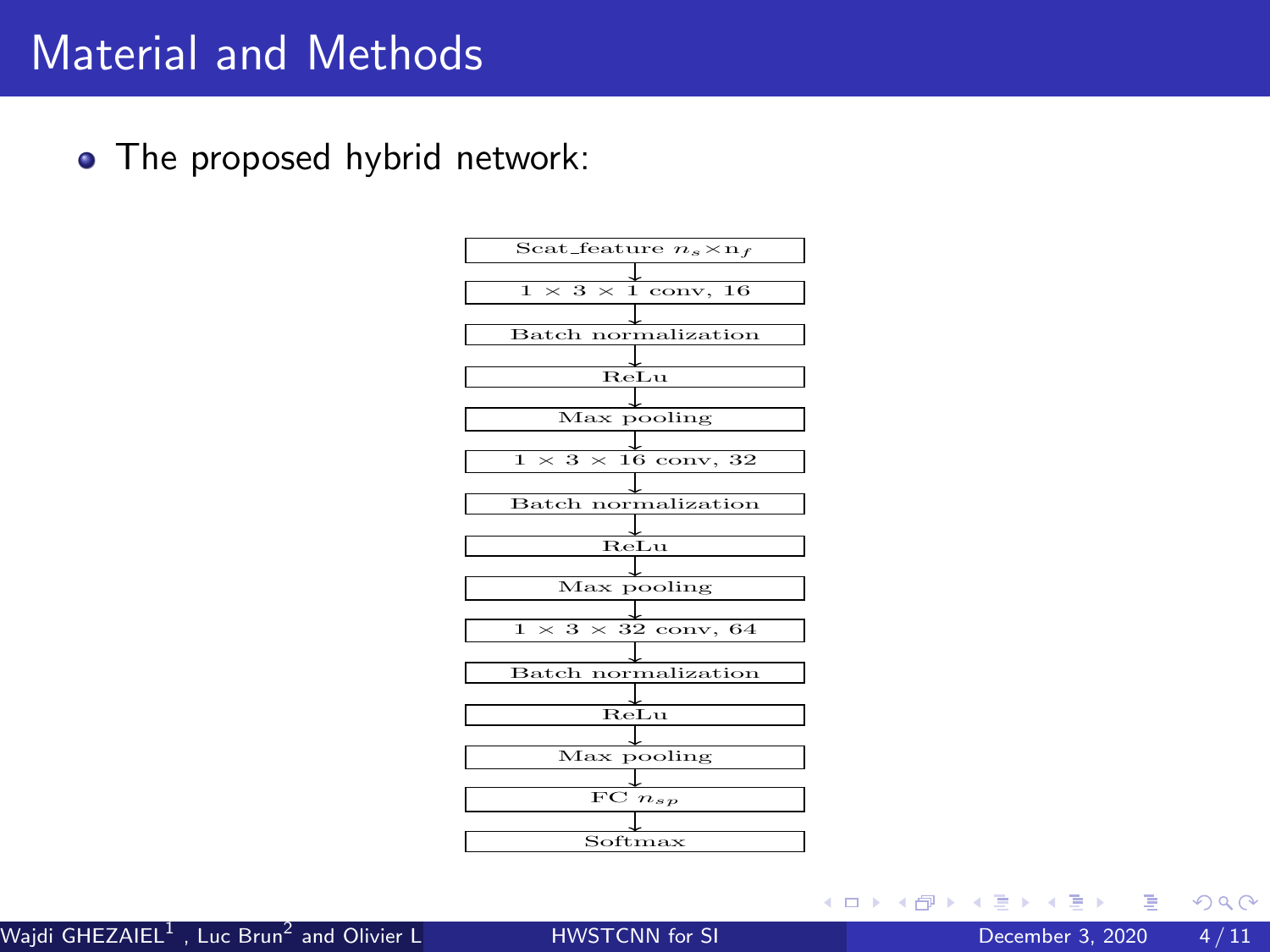- Experiments on TIMIT [\[2\]](#page-9-1) and LibriSpeech [\[3\]](#page-9-2).
- 462 speakers from TIMIT. 5 sentences for training (15s in total) and 3 sentences for testing.
- 2484 speakers from LibriSpeech database. 7 utterances for training (12-15s in total), and 3 utterances for testing.
- Experiments are only conducted with raw waveforms of length of 2 and 4 seconds.

 $200$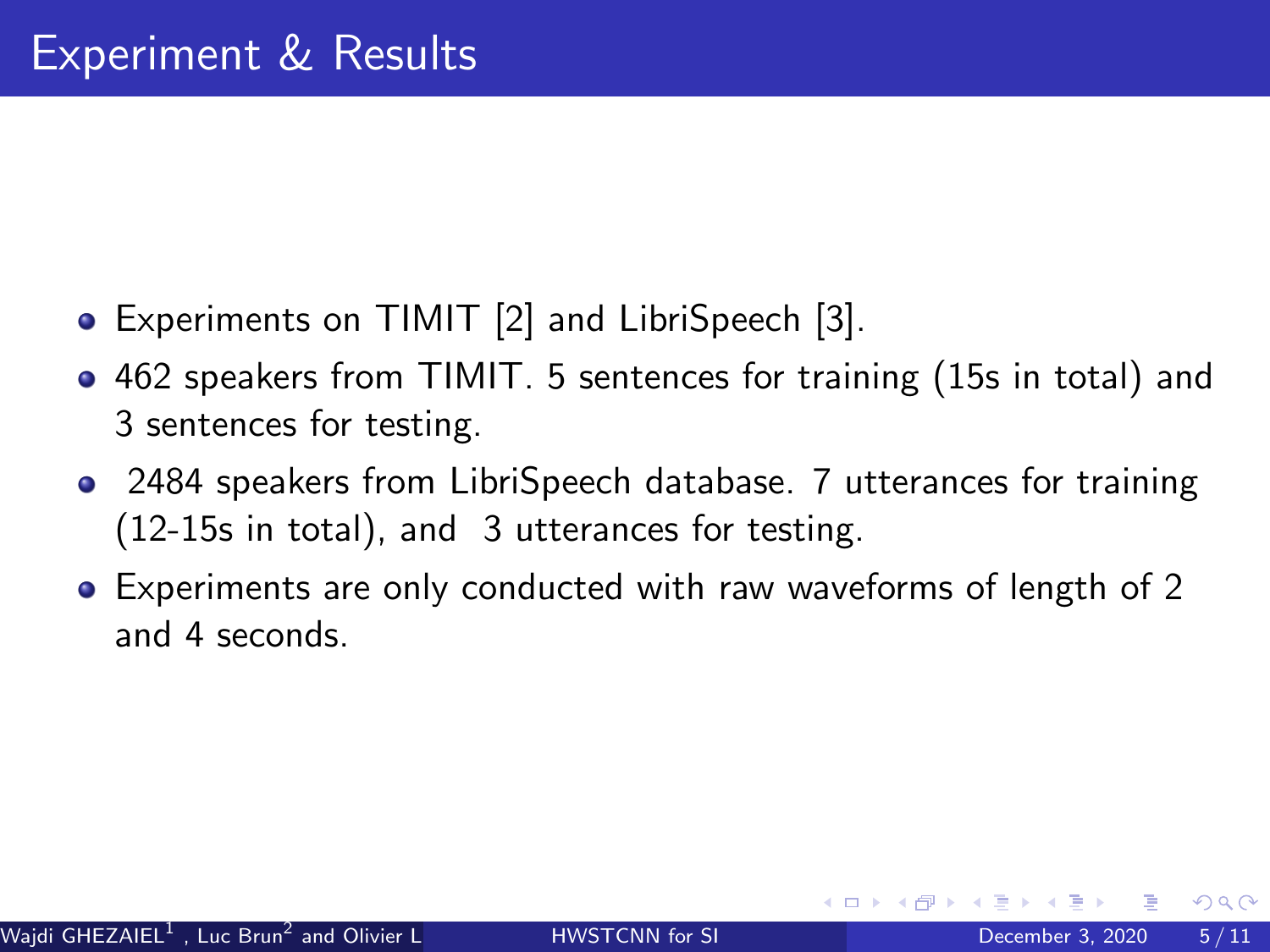• Comparaison with SincNet [\[4\]](#page-9-3), CNN-Raw [\[5\]](#page-9-4).

|                | <b>LibriSpeech</b> | <b>TIMIT</b> |
|----------------|--------------------|--------------|
| <b>CNN-raw</b> | 98.91              | 98.62        |
| SincNet-raw    | 98.93              | 99.13        |
| <b>HWSTCNN</b> | 99.28              | 98.12        |

Table: Identification accuracy rate (%) of the proposed HWSTCNN and related systems trained and tested with full utterances.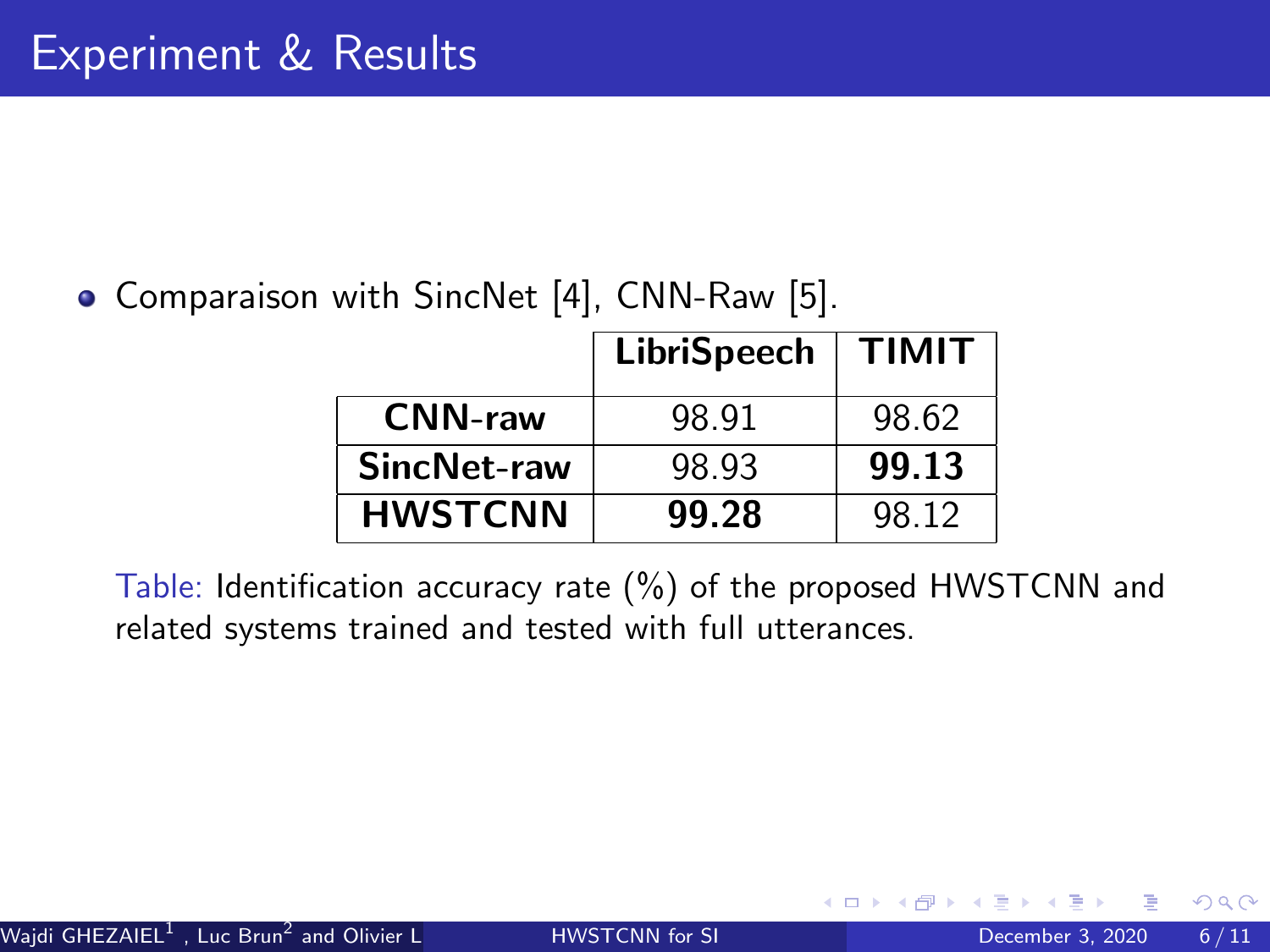Effect of training and testing utterances duration per speaker on performances:

|             | <b>Train utterance duration</b> |       |       |  |  |
|-------------|---------------------------------|-------|-------|--|--|
| <b>Test</b> | 8s                              | 12s   | full  |  |  |
| 1.5s        | 96.86                           | 97.20 | 97.38 |  |  |
| 3s          | 98.76                           | 98.93 | 98.97 |  |  |
| full        | 99.12                           | 99.25 | 99.28 |  |  |

Table: Identification accuracy rate (%) of the proposed HWSTCNN on LibriSpeech dataset trained and tested with different utterances durations.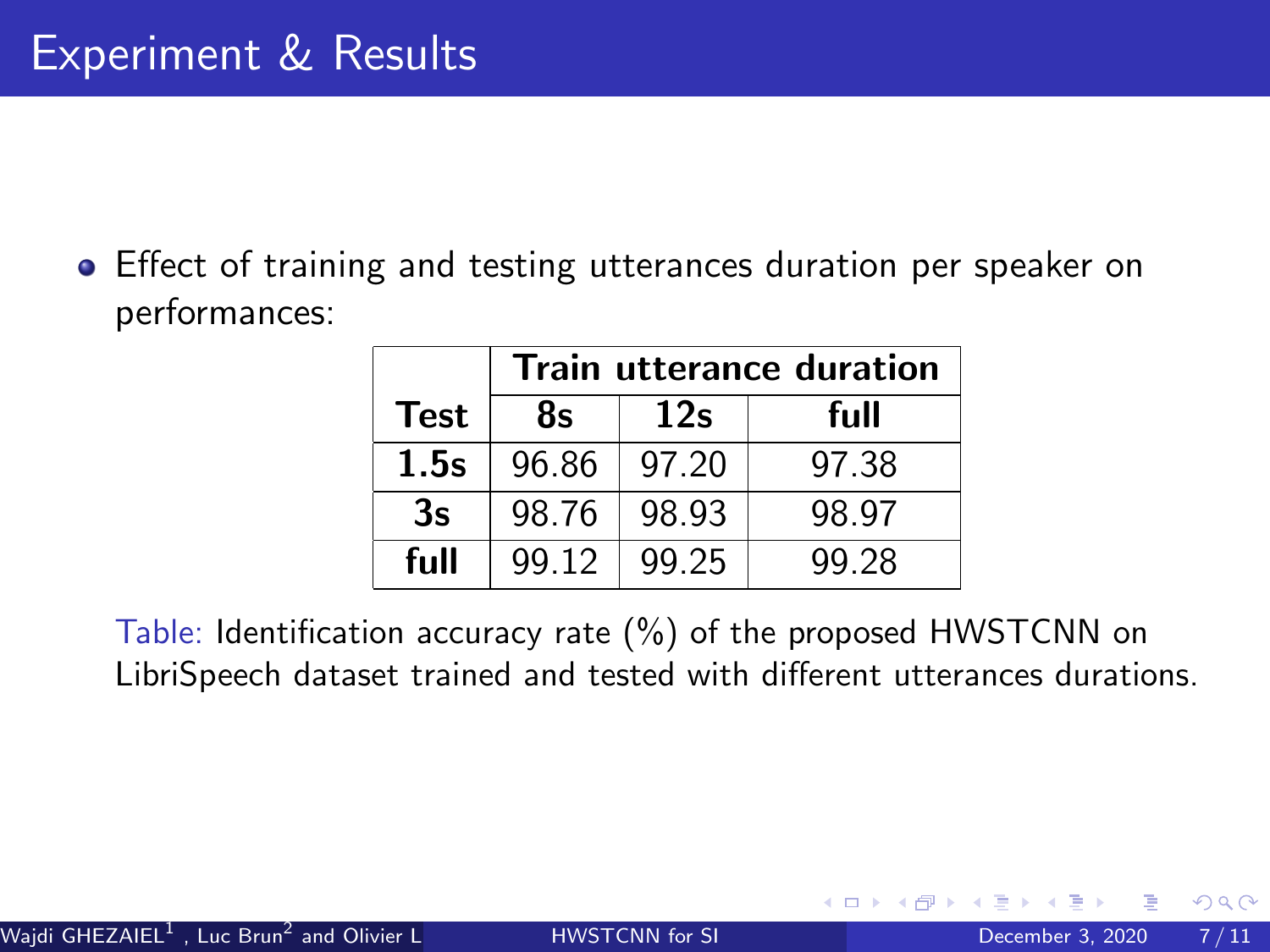Effect of short utterance duration on HWSTCNN , SincNet [\[4\]](#page-9-3) and CNN-Raw [\[5\]](#page-9-4).

|              | <b>SincNet-raw</b> | $\mid$ CNN-raw | <b>HWSTCNN</b> |
|--------------|--------------------|----------------|----------------|
| $1.5s$ -full | 91.51              | 94.28          | 97.38          |
| 3s-full      | 97.57              | 96.87          | 98.97          |

Table: Identification accuracy rate (%) of the proposed HWSTCNN and related systems trained on LibriSpeech dataset and tested with different utterances durations.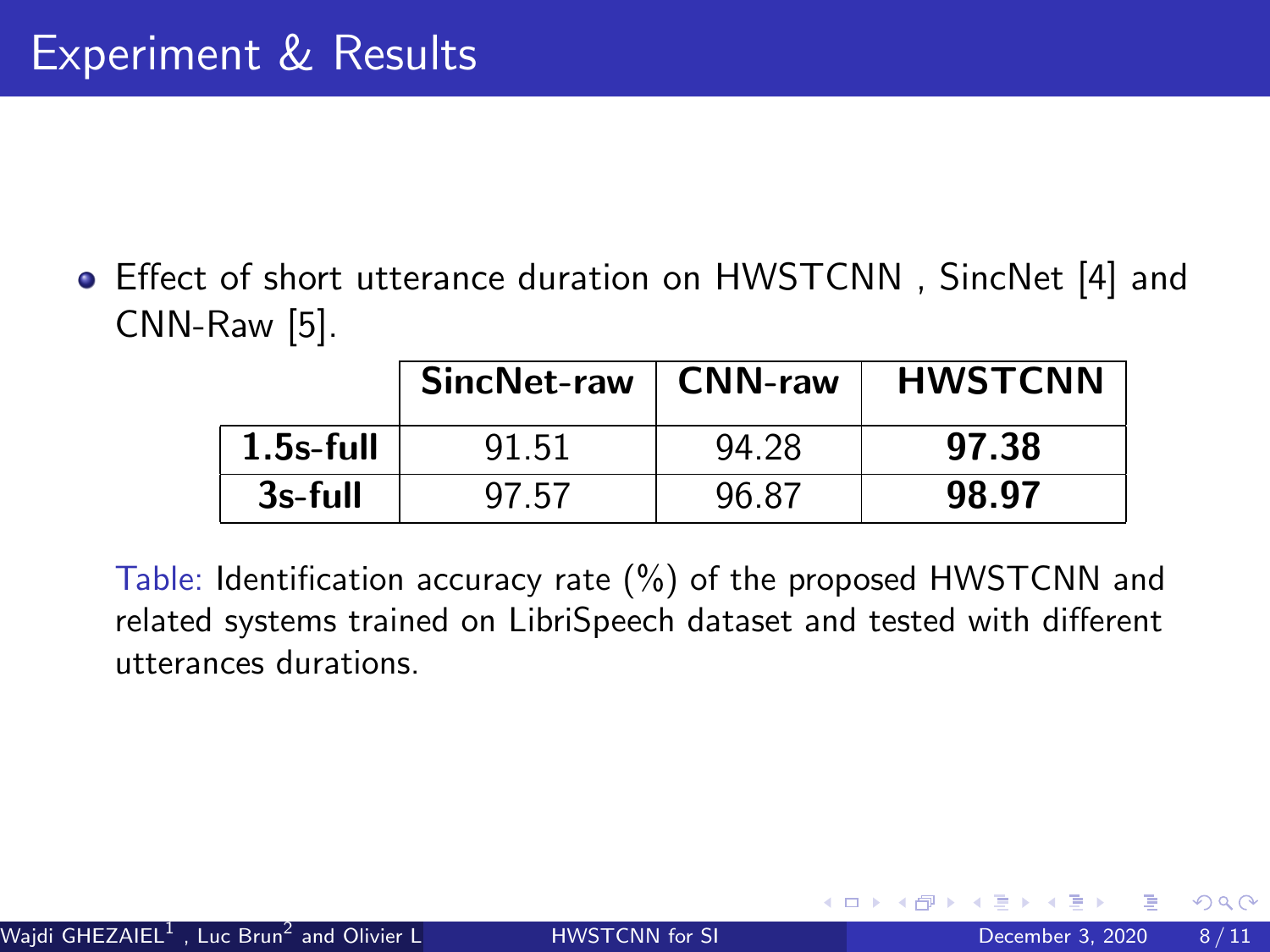- Effectiveness of this hybrid architecture with limited data.
- Significant improvements over SincNet, CNN-Raw.
- Ability to reduce the required depth and spatial dimension of the deep learning networks.
- Feature work: Evaluate HWSTCNN on Voxceleb.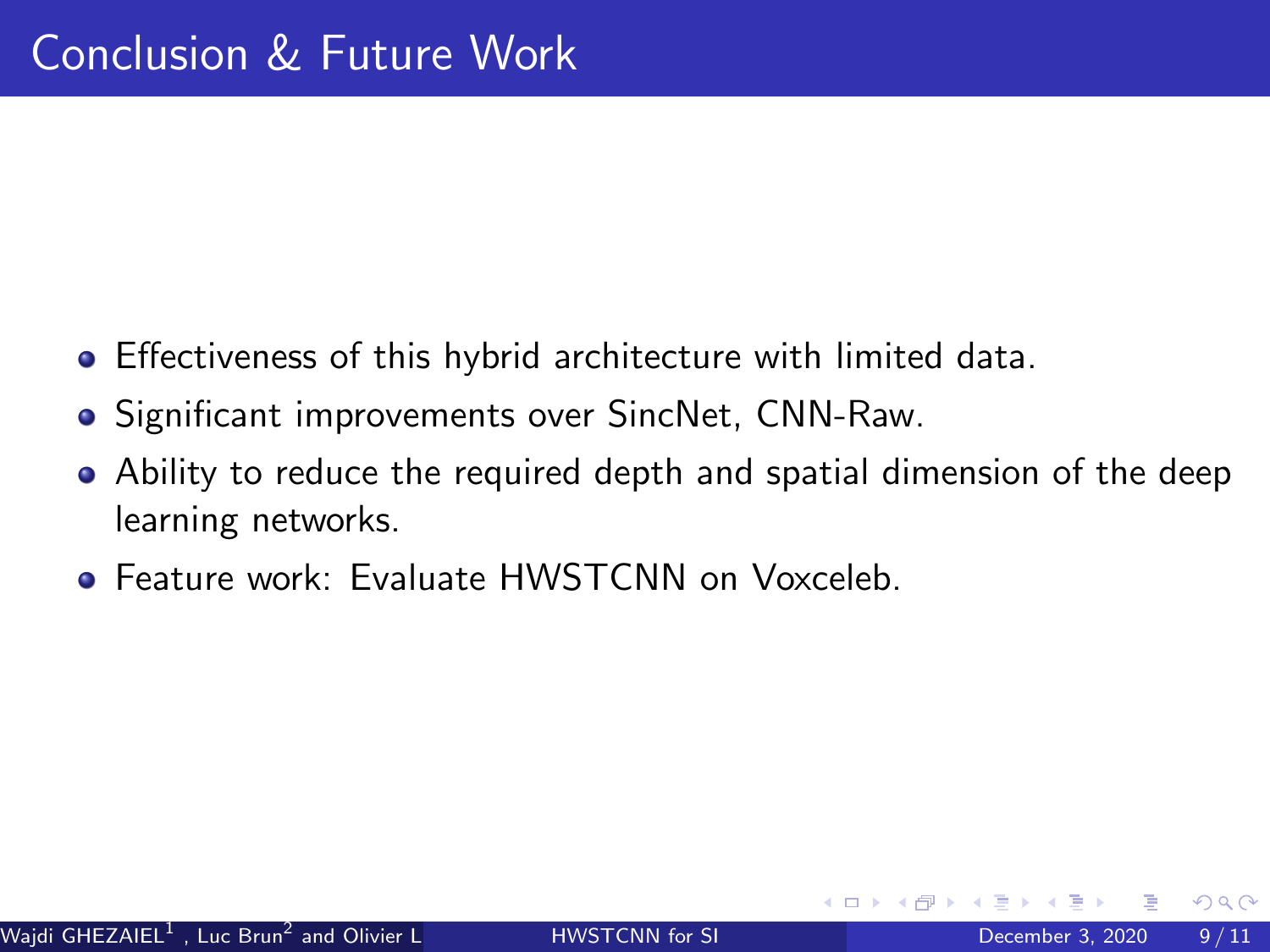## References

- <span id="page-9-0"></span>J. Andén, S. Mallat, "Deep scattering spectrum," IEEE Transactions on Signal Processing, vol. 62, number 16, pp. 4114–4128, 2014.
- <span id="page-9-1"></span>L. Lamel, and R. Kassel, and S. Seneff, "Speech Database Development: Design and Analysis of the Acoustic-Phonetic Corpus," Proc. of DARPA Speech Recognition Work-shop, 1986.
- <span id="page-9-2"></span>V. Panayotov, G. Chen, D. Povey, and S. Khudanpur, "Librispeech: An ASR corpus based on public domain audio books," Proc. of ICASSP, pp. 5206–5210, 2015.
- <span id="page-9-3"></span>M. Ravanelli and Y. Bengio, "Speaker Recognition from raw waveform with SincNet," Proc. of SLT, 2018.
- <span id="page-9-4"></span>譶 H. Muckenhirn, M. Magimai-Doss, and S. Marcel, "On Learning Vocal Tract System Related Speaker Discriminative Information from Raw Signal Using CNNs," Proc. of Interspeech, 2018.